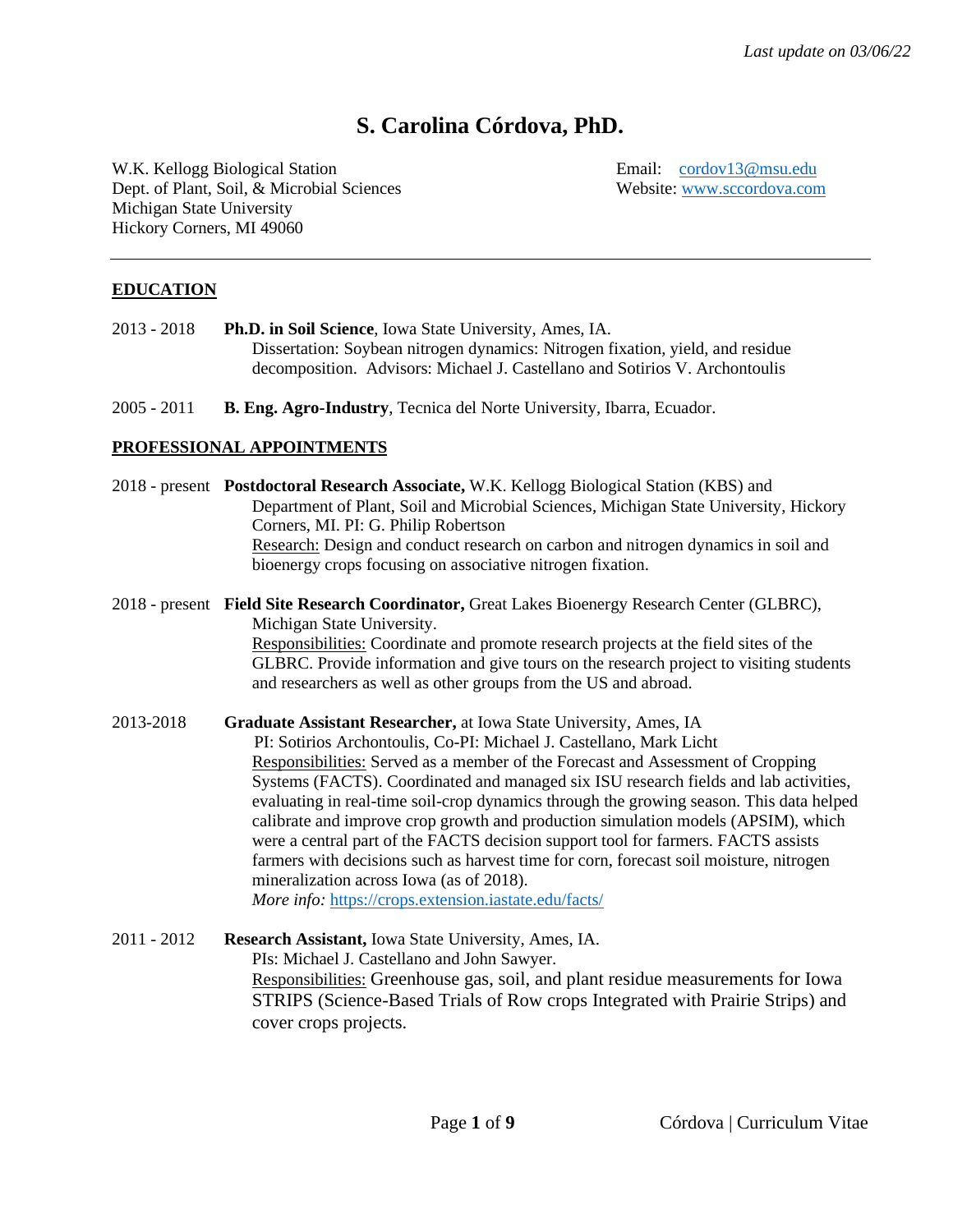#### **GRANTS AND FELLOWSHIPS**

**Awarded (total awarded: US\$ 203,800)**

| 2020        | Professional Development Grant, USD \$1,000. W. K. Kellogg Biological Station,           |
|-------------|------------------------------------------------------------------------------------------|
|             | Michigan State University, Hickory Corners, MI.                                          |
| 2018        | <b>Reiman Gardens Science Communication Fellow, USD \$200. Iowa State University,</b>    |
|             | Ames, IA.                                                                                |
| 2017-2018   | <b>Women's and Diversity Grant Project, USD \$11,000. Dept. Diversity and Inclusion,</b> |
|             | Iowa State University, Ames, IA.                                                         |
|             | Project: "Building Gender Parity in Agricultural Leadership Roles through Tailored       |
|             | Professional Development." Lead PI: Taylor, K.; Co-PI: Córdova, S.C., Poffenbarger,      |
|             | H., Aller, D., Puntel, L., Heaton, E.                                                    |
| 2016 & 2017 | <b>Professional Advancement Grants (PAGs), combined USD \$1,000. Graduate and</b>        |
|             | Professional Student Senate, Iowa State University, Ames, IA.                            |
| 2016        | Graduate Student Leadership Conference Grant. ASA-CSSA-SSSA, Phoenix, AZ.                |
| 2015        | Renovate Indoor Green Areas Project, USD \$600. Dept. Agronomy, Iowa State               |
|             | University, Ames, IA.                                                                    |
| 2014-2015   | Personal and Professional Development Program Fellowship, Agronomy Department,           |
|             | Iowa State University.                                                                   |
| 2013-2017   | Graduate Student Scholarship, USD \$190,000 for top grades at graduation.                |

## **PEER-REVIEWED PUBLICATIONS**

- Ciampitti, I.A., de Borja Reis, A.F., **Córdova, S.C.**, Castellano, M.J., Archontoulis, S.V., Correndo, A., Antunes De Almeida, L.F., Moro Rosso, L., 2021. Revisiting biological nitrogen fixation dynamics in soybean. *Frontiers Plant Science* 12:72702[1 https://doi.org/10.3389/fpls.2021.727021](https://doi.org/10.3389/fpls.2021.727021)
- Mosier, S., **Córdova, S.C.**, Robertson, G.P. 2021. Restoring Soil Fertility on Degraded Lands to Meet Food, Fuel, and Climate Security Needs via Perennialization. *Frontiers in Sustainable Food Systems* 5:706142 https://doi:10.3389/fsufs.2021.706142
- **Córdova, S.C**, Licht, M., Castellano, M.J., Archontoulis, S. V. 2020. Soybean profitability and yield component response to nitrogen fertilizer in Iowa. *Agrosystems, Geosciences and Environment 3(1):1-16* <https://doi.org/10.1002/agg2.20092>
- Archontoulis, S.V., Castellano, M.J., **Córdova, S. C.**, *et al.,* 2020. Predicting Crop Yields and Soil-Plant Nitrogen Dynamics in the US Corn Belt. *Crop Science 60(2): 721-738* <https://doi.org/10.1002/csc2.20039>
- **Córdova, S.C**., Castellano, M.J., Dietzel, R., Licht, M.L., Togliatti, K., Martinez-Feria, R., Archontoulis, S.V. 2019. Soybean nitrogen fixation dynamics in Iowa, USA. *Field Crops* 236: 165-176 <https://doi.org/10.1016/j.fcr.2019.03.018>
- **Córdova, S.C.**, Olk, D., Dietzel, R., Muller, K., Archontoulis, S.V., Castellano, M.J. 2018. Plant litter quality affects the accumulation rate, composition, and stability of mineral-associated soil organic matter. *Soil Biology and Biochemistry* 125: 115-124 <https://doi.org/10.1016/j.soilbio.2018.07.010>
- Ordonez, R.A., Castellano, M.J., **Córdova, S.C.**, Togliatti, K., Wright, E., Archontoulis, S.V., *et al*., 2017 Maize and soybean root front velocity and maximum depth in Iowa, USA. *Field Crops Research* 15: 122-131 <https://doi.org/10.1016/j.fcr.2017.09.003>

*Manuscripts in advanced preparation*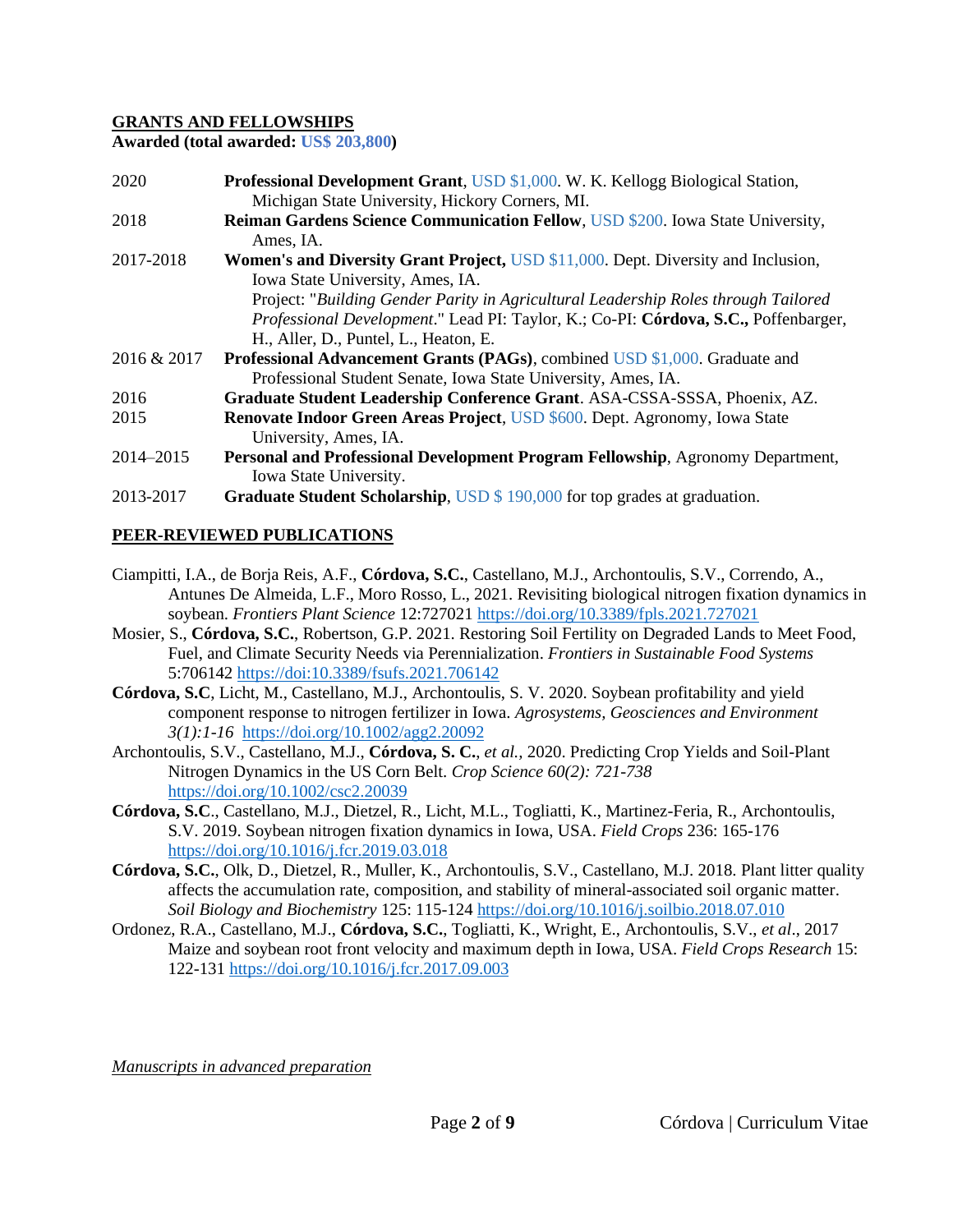- **Córdova, S.C.,** Kravchenko A. N., Miesel, J., Robertson, G. P., "Whole-profile soil carbon and nitrogen change after 25 years along an agricultural management gradient."
- **Córdova, S.C.,** Moore, K. J., Robertson, G. P., "Switchgrass tiller demography as influenced by ecotype and its relationship to carbon and nitrogen dynamics."
- **Córdova, S.C.,** Nuccio, E., Roley, S., Hamilton, S., Robertson, G. P., "Associative N<sub>2</sub> fixation variability in upland and lowland switchgrass ecotypes."
- **Córdova, S.C.,** Gelfand, I., Kravchenko, A. N., Robertson, G. P., "Root-to-Shoot ratios and contributions to soil carbon by perennial bioenergy crops in the Upper Midwest US."
- **Córdova, S.C.**, Robertson, G. P., "Chemical compositional differences among bioenergy switchgrass varieties and sorghum hybrids."
- **Córdova, S.C.**, Thelen, K., Robertson, G. P., "Long-term yield dynamics of switchgrass grown for biofuel feedstock."
- Moore K.J., **Córdova, S.C.**, Robertson, G. P., "Tiller demography within cool-season grass populations."

#### *Outreach and Other Publications*

- Eaton, W., Robertson, T., Arbuckle, J., **Córdova, S.C.**, et al., 2022. "Advancing Scholarship and Practice of Stakeholder Engagement in Working Landscapes" *ScholarSphere* Penn State University. [doi.org/10.26207/b8rt-5q47](https://urldefense.com/v3/__https:/nam10.safelinks.protection.outlook.com/?url=http*3A*2F*2Fdoi.org*2F10.26207*2Fb8rt-5q47&data=04*7C01*7Cwme107*40psu.edu*7C2bee368efab645b30be708d9daca9a1c*7C7cf48d453ddb4389a9c1c115526eb52e*7C0*7C0*7C637781385969642694*7CUnknown*7CTWFpbGZsb3d8eyJWIjoiMC4wLjAwMDAiLCJQIjoiV2luMzIiLCJBTiI6Ik1haWwiLCJXVCI6Mn0*3D*7C3000&sdata=Msro3NXRNsiaAVj4iI8StqR9kqmxk42SXsc*2BgDiiFpE*3D&reserved=0__;JSUlJSUlJSUlJSUlJSUlJSUlJQ!!HXCxUKc!lORCQ-R3I4HMtFt_klpiR03VJiyV65p7jMVj8JFEgbm9rITj5BOZ6MHeSveEWEElRw$)
- Vásquez, J., **Córdova, S.C.** 2022. "Guía de producción sustentable de hortalizas y frutas" *Revista El Agricultor*, Universidad Central del Ecuador (*in-press*)
- **Córdova, S.C.**, "Black, Brown, Red, and Orange Poem," W.K. Kellogg Biological Station Summer Art Anthology, I. Michigan State University, 2019, pp. 8-9.
- **Córdova, S.C.**, "An Ode to the Soil's Soul". W.K. Kellogg Biological Station Summer Art Anthology, I. Michigan State University, 2019, pp. 28-30.
- Archontoulis, S.V., Castellano, M.J., Dietzel, R., **Córdova, S.C.**, Togliatti, K., Helmers, M., et al., 2016. Understanding the 2016 yields and interactions between soils, crops, climate, and management. Proceedings of the 28<sup>th</sup> Annual Integrated Crop Management Conference, Iowa State University. <https://lib.dr.iastate.edu/icm/2016/proceedings/2>
- Castellano, M.J., Archontoulis, S.V., **Córdova, S.C.**, Dietzel, R., Poffenbarger, H., 2016. Nitrogen myths and realities. Proceedings of the 28<sup>th</sup> Annual Integrated Crop Management Conference, Iowa State University.<https://lib.dr.iastate.edu/icm/2016/proceedings/26>

#### **TEACHING & MENTORSHIP**

#### *Courses*

#### 2022/ Spring **Guest Lecturer**

Agronomy lecture series for around 20110 undergraduate students of the Agronomy Department at Central del Ecuador University. Topics: i) Carbon sequestration and organic matter (Jan. 17-21); ii) Soil inorganic nitrogen availability (Feb. 1-4); iii) Conventional and organic beans production in Michigan (Feb. 15-16); iv) Soil health and the future of agriculture (Mar 7-9); v) Fertilizer recommendations for conventional and organic systems (Mar. 15-18).

# 2021/Fall **Organizer and Co-Instructor**

Workshop series on R, RStudio, and Statistics applied to Agricultural Research Projects (lecture + lab), registered 45 faculty to participate. Duration: 30 hours. Department of Agronomy, Central del Ecuador University. Oct. 25-29.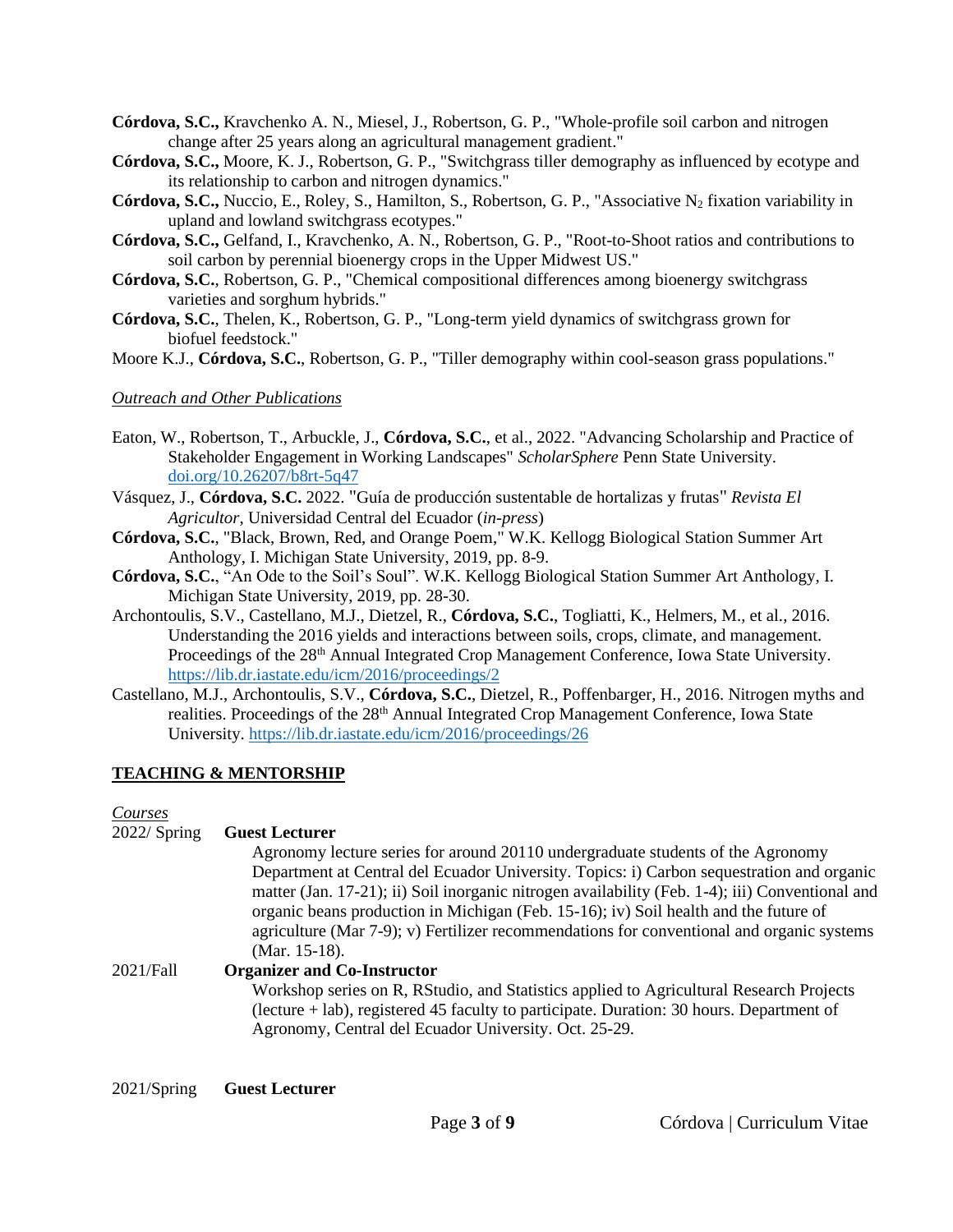| 2020/Fall     | Lecture on bioenergy crops, around 20 K-12 teachers participated. W.K. Kellogg<br>Biological Station K-12 Partnership Workshops, Michigan State University.<br><b>Co-Instructor</b>                                   |
|---------------|-----------------------------------------------------------------------------------------------------------------------------------------------------------------------------------------------------------------------|
|               | Agricultural Ecology - CSS 442, 3 cr., 22 students. Department of Plant, Soil and Microbial<br>Sciences, Michigan State University.                                                                                   |
| 2019/Spring   | <b>Guest Lecturer</b>                                                                                                                                                                                                 |
|               | Three separate lectures on carbon and nitrogen cycling and data analysis. Duration of 1h<br>each, with 15-20 K-12 teachers. W.K. Kellogg Biological Station K-12 Partnership<br>Workshops, Michigan State University. |
| 2017/Spring   | <b>Graduate Teaching Assistant</b>                                                                                                                                                                                    |
|               | Field plot technique - Agron. 526, 3 cr., 25 students. Department of Agronomy, Iowa State<br>University.                                                                                                              |
| 2017/Spring   | <b>Guest Lecturer,</b>                                                                                                                                                                                                |
|               | Ecuadorian culture and Soil Types in Ecuador, at Hort. 495,2 cr., 20 students, Iowa State<br>University.                                                                                                              |
|               | Mentoring and Supervised Students (ten undergraduate students; *NSF REU, <sup>§</sup> Iowa State Science with<br>Practice Fellows)                                                                                    |
| 2021-2022     | Sophia Schlenz* (Swarthmore College).                                                                                                                                                                                 |
|               | Determine associative nitrogen fixation in different soil pore sizes.                                                                                                                                                 |
| 2020 - 2021   | Zahraa Al-Tameemi (Michigan State University).                                                                                                                                                                        |
| 2019 - 2020   | Nyduta Mbogo*, Missouri State University.                                                                                                                                                                             |
|               | Quantifying associative nitrogen fixation in different switchgrass plant parts while<br>comparing two varieties.                                                                                                      |
| 2019 - 2020   | Colin McHugh*, Grand Valley State University.                                                                                                                                                                         |
|               | Evaluate the effects of nitrogen fertilization on light-harvesting ability in bioenergy<br>$\bullet$<br>crops (switchgrass and miscanthus).                                                                           |
| 2016 - 2017   | Joshua DeGroot, Iowa State University.                                                                                                                                                                                |
| 2016 - 2017   | Jonathon Boss <sup>§</sup> , Iowa State University.                                                                                                                                                                   |
|               | Impact on soybean yield and crop growth by the addition of nitrogen fertilizer.                                                                                                                                       |
| 2016 - 2017   | Xingche Guo, 1 <sup>st</sup> -year graduate student at the Dept. Statistics, Iowa State University.<br>Mentor-mentee program, International Student Graduate Learning Community.                                      |
| 2016          | Madeleine Bretey, Iowa State University.                                                                                                                                                                              |
| $2015 - 2016$ | Cooper Smith <sup>§</sup> , Iowa State University.                                                                                                                                                                    |
| 2014          | Iowa soil nitrogen dynamics in corn-soybean fields after harvest (Winter-Spring).<br>Sarah Leichty, Iowa State University.                                                                                            |
|               | <u>AWARDS &amp; RECOGNITION</u>                                                                                                                                                                                       |
|               |                                                                                                                                                                                                                       |

| 2017             | Outstanding Ph.D. Student, Department of Agronomy, Iowa State University, Ames, IA.                                                                     |
|------------------|---------------------------------------------------------------------------------------------------------------------------------------------------------|
| 2017             | One of the top three posters poster competition at the $47th$ North Central Conference of                                                               |
|                  | Soil Fertility, Des Moines, IA.                                                                                                                         |
| 2016             | Third place in the poster contest in the Soil Health Conference, Ames, IA.                                                                              |
| $2015$ - present | Gamma Sigma Delta-Inducted for high GPA                                                                                                                 |
| $2013 - 2017$    | Academic scholarship for graduate studies sponsored by Ecuadorian Government.                                                                           |
| 2009             | One of the top ten students awarded an Academic Scholarship from the German<br>Academic Institute (DAAD) and the Tecnica del Norte University, Ecuador. |
|                  |                                                                                                                                                         |

# **PRESENTATIONS & POSTERS**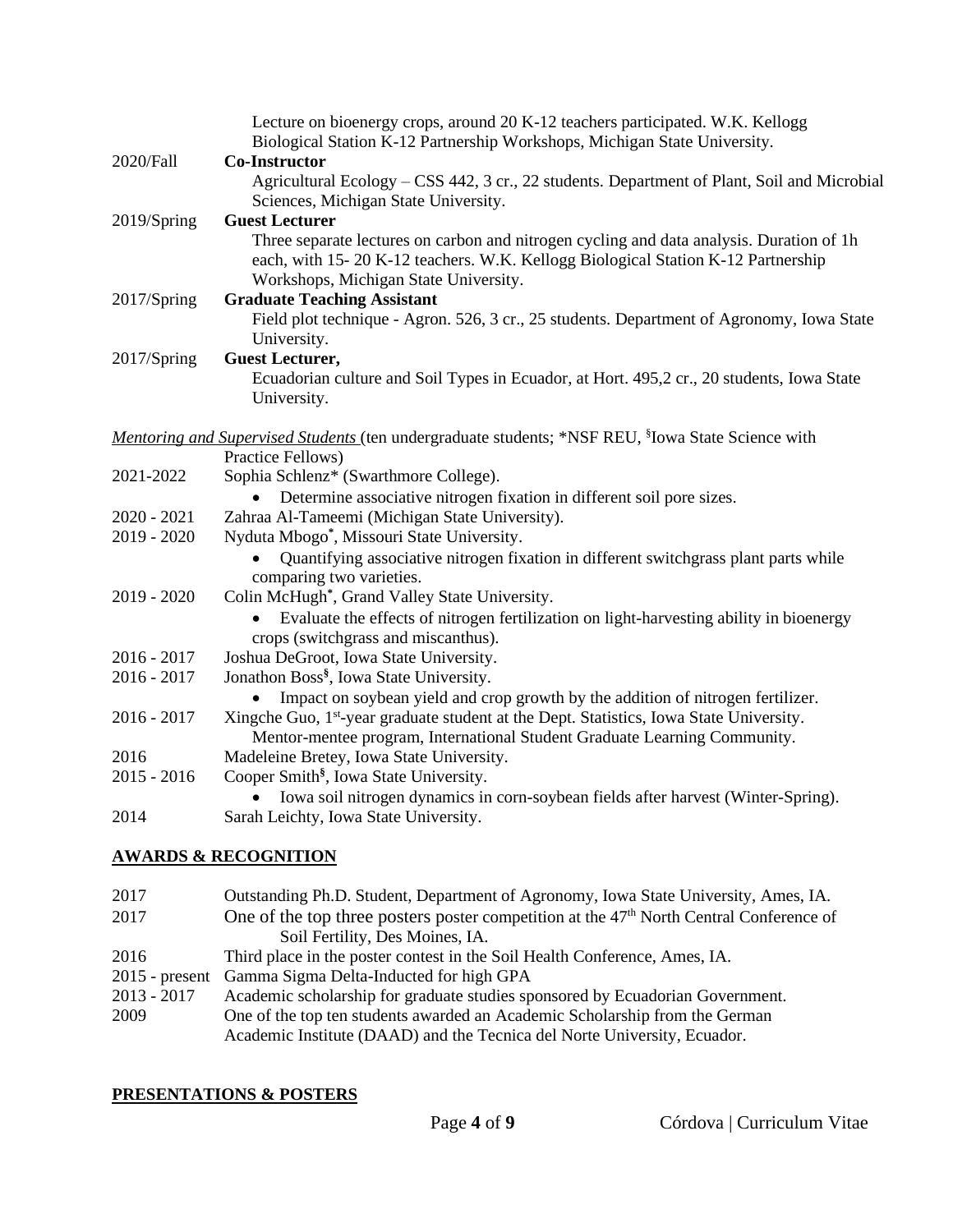#### *Professional Presentations*

- **Córdova, S.C.,** "Associative N<sub>2</sub> fixation variability in upland and lowland switchgrass ecotypes" Columbian Basin Agricultural Research Center (CBARC), Oregon State University. Jan 26, 2022.
- **Córdova, S.C.,** *"Eficiencia y estabilidad de la transferencia de carbono derivado de residuos vegetales hacia la formación de asociaciones órgano-mineral de la materia orgánica en el suelo".* College of Engineering and Environmental Sciences, De Las Americas University (UDLA), Quito, Ecuador. Jan. 4, 2018.
- **Córdova, S.C.,** *"Soybean Nitrogen Dynamics".* Agronomy Department IASA, Fuerzas Armadas del Ecuador University (ESPE), Sangolqui, Pichincha – Ecuador. Dec. 20, 2017.
- **Córdova, S.C.,** "*Soybean Nitrogen Dynamics*." Agronomy Department, Central del Ecuador University (UCE), Quito, Ecuador. Dec 21, 2017
- **Córdova, S.C.\***, Martinez-Feria, R., "*Forecast and assessment of Cropping systems*." Global Programs, CALS, Iowa State University, Ames, IA. Audience: Visiting scholars from Asia and South America part of the International Aid Association. Dec 8, 2016.
- **Córdova, S.C.**, Archontoulis, S., "*Yield* [Forecast tool for Corn and Soybean Production in Iowa."](http://scisoc.confex.com/scisoc/2016am/a03/papers/index.cgi?username=102826&password=784668) Iowa Soybean Research Center, Ames, IA. Audience: Ecuadorian Soybean Producers and members of the Trade Team. Apr 22, 2016.

#### *National and International Meetings*

- **Córdova, S.C.,** Gelfand, I., Robertson, G. P. *"Long-Term Contributions of Belowground Biomass to Soil Carbon by Perennial Energy Crops Grown in the Upper Midwest US."* ASA-SSA-CSSA International Annual Meetings, Salt Lake City, UT. Nov. 7-10, 2021
- **Córdova, S.C.,** Moore, K. J., Robertson, G. P., *"Switchgrass tiller demography as influenced by ecotype and its* relationship to carbon and nitrogen dynamics." ASA-SSA-CSSA International Annual Meetings, Virtual. Nov. 4-7, 2020.
- **Córdova, S.C.,** Kravchenko, A. N., Robertson, G. P., *"Whole profile soil carbon change after 25 years of differential agricultural management".* ESA International Annual Meeting. Virtual. Aug. 2-7, 2020.
- **Córdova, S.C.**, Gelfand, I., Vanderwulp, S., Kahmark, K., Robertson. GP, *["Root-to-Shoot ratios and](https://scisoc.confex.com/scisoc/2019am/meetingapp.cgi/Paper/120755)  [contributions to soil carbon by perennial bioenergy crops in the Upper Midwest US."](https://scisoc.confex.com/scisoc/2019am/meetingapp.cgi/Paper/120755)* ASA-SSA-CSSA International Annual Meetings, San Antonio, TX. Nov 11, 2019.
- **Córdova, S.C.,** Castellano, M.J., Archontoulis, S.V., *"In-season soybean biological nitrogen fixation* in Iowa, USA". ASA, and CSSA International Annual Meetings, Baltimore, MD. Nov 6, 2018.
- **Córdova, S.C.**, Castellano, M.J., Dietzel, R., Olk, D., Six, J., Archontoulis, S. V., "*Soybean Nitrogen Fixation: The Nitrogen Budget*," ASA-SSA-CSSA International Annual Meetings, Tampa, FL. Oct 24, 2017.
- **Córdova, S.C.**, Castellano, M.J., Archontoulis, S. V., Dietzel, R., "*Are Soybeans in Central Iowa Nitrogen Consumers or Fixers?*". Fourth Graduate and Professional Students Research Conference, Iowa State University, Ames, IA. Apr 12, 2017.
- **Córdova, S.C.**, Castellano, M.J., Dietzel, R., Archontoulis, S. V., "*Do Soybeans in Iowa Use More Nitrogen Than They Fix*?", ASA-SSA-CSSA International Annual Meetings, Phoenix, AZ. Nov 7, 2016.
- **Córdova, S.C**., Olk, D., Dietzel, R. Castellano, M.J., "*Can we build soil organic matter through greater soil organic carbon stabilization?".* Third Graduate and Professional Students Research Conference, Iowa State University, Ames, IA. Apr 12, 2016.

#### *Workshops and Project Meetings*

**Córdova, S.C.,** Gelfand, I., Robertson, G. P. *"Digging one meter deep: Long-term contributions to soil carbon by perennial energy crops"* Great Lakes Bioenergy Research Center, Sustainability Meeting, Early Career Session, Feb 15, 2022.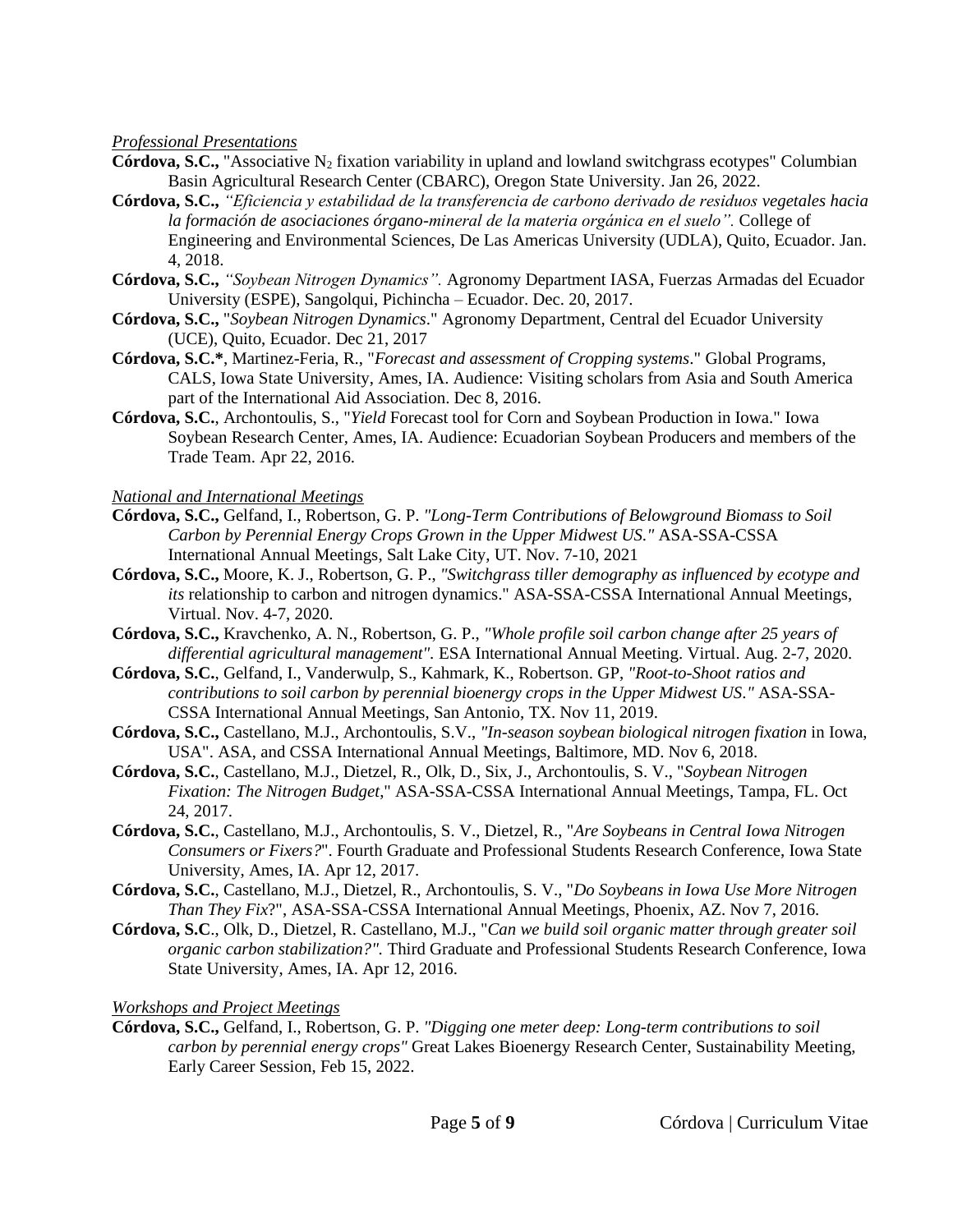- **Córdova, S.C.,** Kravchenko A. N., Robertson, G. P., *"Three decades of soil carbon and nitrogen accrual by different agricultural management practices."* LTAR All Scientist Meeting. Virtual. Aug 30 – Sep 1, 2021.
- **Córdova, S.C.,** Kravchenko A. N., Robertson, G. P., *"Almost three decades of monitoring soil carbon and nitrogen accrual under different agricultural management."* Great Lakes Bioenergy Research Center, Carbon Accrual Session, Oct 7, 2020.
- **Córdova, S.C.,** Nuccio, E., Roley, S., Hamilton, S., Robertson, G. P., *"Associative N<sup>2</sup> fixation variability in upland and lowland ecotypes."* Great Lakes Bioenergy Research Center, Nitrogen Fixation in Bioenergy Crops Session, Oct 7, 2020.
- **Córdova, S.C.,** Kravchenko, A. N., Robertson, G. P., *"Whole profile soil carbon change after 25 years along an agricultural management gradient".* W. K. Kellogg Biological Station - LTER Midterm Review, Virtual Meeting, Sep 9, 2020.
- **Córdova, S.C.,** Moore, K. J., Robertson, G. P., "*Switchgrass tiller demography as influenced by ecotype and its relationship to carbon and nitrogen dynamics."* Great Lakes Bioenergy Research Center, All Scientist Annual Meeting, Switchgrass Sustainability Session, Apr 24, 2020.

## *Contributed Presentations at Scientific Meetings*

*\*Designates student mentee*

- Tejera, M., Roney, H., **Córdova, S. C.**, Robertson, G.P., Walker, B., *"Do perennial grasses age? A closer look at late-season photosynthesis and sink dynamics"*. ASA-SSA-CSSA International Annual Meetings, Salt Lake City, UT, Nov 7-10, 2021
- Moore, K., **Córdova, S. C.**, Robertson, G.P., *"Tiller Demography within Cool-Season Grass Populations."* ASA-SSA-CSSA International Annual Meetings, Salt Lake City, UT, Nov 7-10, 2021
- Roley, S., Vizza, C., Robertson, P., **Córdova, S. C.**, *"Switchgrass nitrogen sources."* Sorghum Mini Symposium, MI, Apr. 27, 2021.
- Archontoulis, S.V., Castellano, M.J., Licht, **Córdova, S. C.**, et al., *"Predicting Crop Yields and Soil-Plant Nitrogen Dynamics in the US Corn Belt."* ASA-SSA-CSSA International Annual Meetings, San Antonio, TX. Nov 11, 2019.
- Poffenbarger, H.J. **Córdova, S.C.**, *"Soil carbon and nitrogen cycling in Iowa cropping systems."* 4R Technology Review and Summer Field Day. Field Extension and Education Laboratory, Ames, IA. Oct 14, 2017.
- Boss, J.\*, **Córdova, S.C.,** *"Soybean yield response to nitrogen applied at different growth stages."* Undergraduate Research Symposium, Iowa State University, Ames, IA. Apr 11, 2017. [https://lib.dr.iastate.edu/undergradresearch\\_symposium/2017/presentations/47/](https://lib.dr.iastate.edu/undergradresearch_symposium/2017/presentations/47/)
- Archontoulis, S.V., Castellano, M.J., Dietzel, R., **Córdova, S. C.**, et al., *"Understanding the 2016 yields and interactions between soils, crops, climate, and management"*. Integrated Crop Management Conference, Ames, IA. Nov.30, 2016.
- Castellano, M.J., Archontoulis, S.V., **Córdova, S. C.,** Dietzel, R., Poffenbarger, H.J. *"Nitrogen myths and realities"*. Integrated Crop Management Conference, Ames, IA. Nov.30, 2016.
- Archontoulis, S.V., Licht, M., Dietzel, R., **Córdova, S. C.**, et al., *"Forecasting yields and in-season cropwater nitrogen needs using simulation models."* Integrated Crop Management Conference, Ames, IA. Nov 30, 2015.
- Archontoulis, S. V., Dietzel, R., Licht, M., **Córdova, S. C.**, et al., "*[Forecasting and Assessing Cropping](http://scisoc.confex.com/scisoc/2016am/a03/papers/index.cgi?username=102826&password=784668)  [Systems \(FACTS\)](http://scisoc.confex.com/scisoc/2016am/a03/papers/index.cgi?username=102826&password=784668)*." ASA-SSA-CSSA International Annual Meetings, Phoenix, AZ. Nov 6, 2016.
- Archontoulis, S.V., Licht, M., Dietzel, R., **Córdova, S. C.**, et al., *"In-Season Forecast of Crop Yields, Soil Water-Nitrogen, and Climate Using APSIM And Wrf Models in Iowa, USA."* International Crop Modelling Symposium, Berlin. Mar. 15-17, 2016.
- Archontoulis, S., Licht, M., Dietzel, R., **Córdova, S. C.,** et al., "*In-Season Corn and Soybean Yield Forecast in Iowa Using APSIM*." ASA-SSA-CSSA International Annual Meetings, Minneapolis, MN. Nov 5, 2015.<https://scisoc.confex.com/scisoc/2015am/webprogram/Paper94828.html>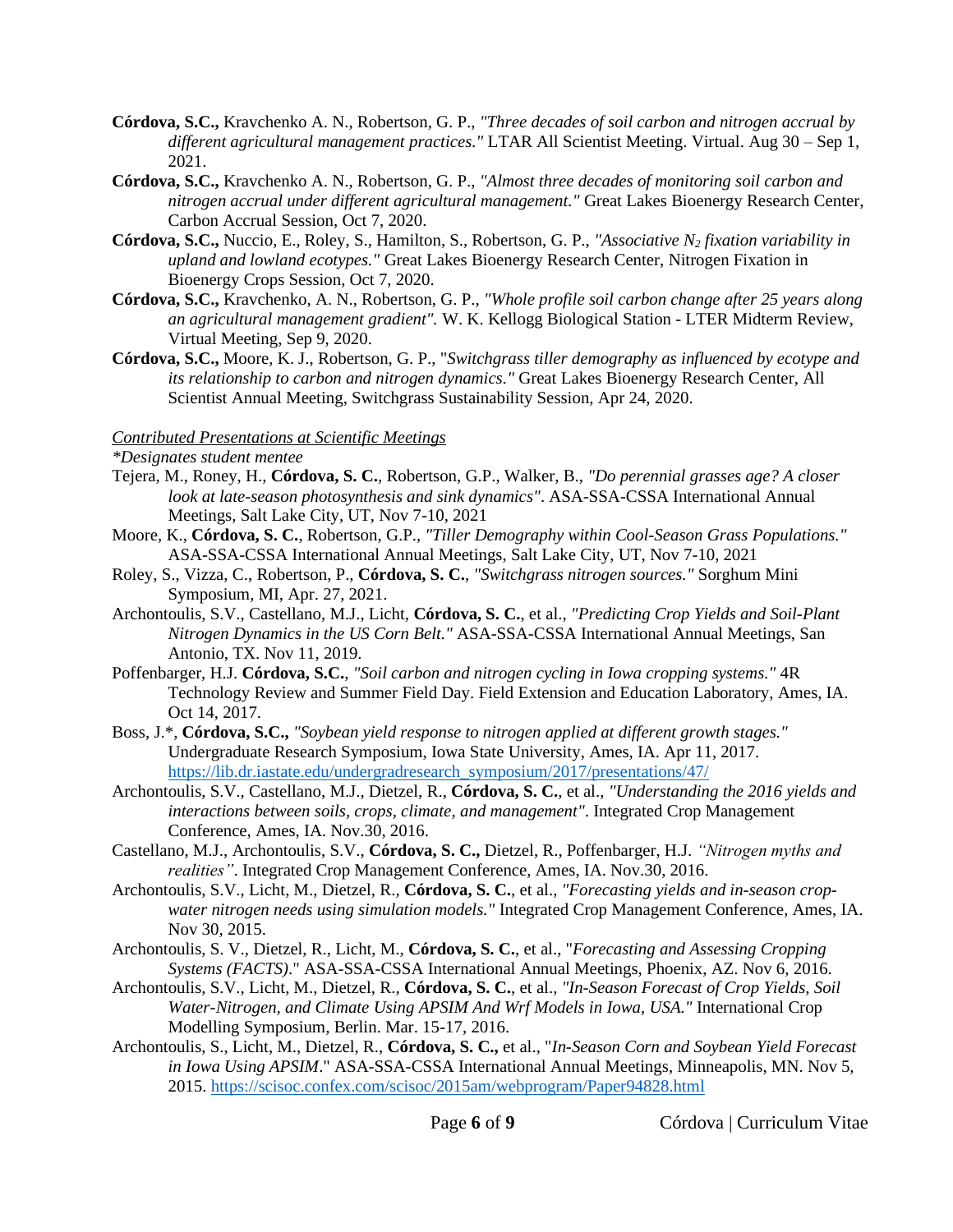#### *Poster presentations \*Designates student mentee*

- Tejera, M., **Córdova, S. C.**, Robertson, G. P., Walker, B., 2021*. "Do perennial grasses age? A closer look at late-season photosynthesis and sink dynamics"*. Great Lakes Bioenergy Research Center, All Scientist Annual Meeting, May 11, 2021.
- **Córdova, S. C.**, Hamilton, S. K., Robertson, G. P., 2021. *"Associative Nitrogen Fixation (ANF) in High-Yielding Switchgrass Varieties."* American Society of Plant Biology Annual Meeting, Plant Biology 2021 Worldwide Summit, Jul. 19-23.
- **Córdova, S. C.**, Mbogo, N.\*, Hamilton, S. K., Robertson, G. P., 2020. *"Associative Nitrogen Fixation (ANF) in High-Yielding Switchgrass Varieties."* 2020 Genomic Sciences Program Annual PI Meeting, Washington, DC, Feb. 23-26, 2020.
- **Córdova, S.C.**, Kravchenko, A. N., VanderWulp, S., Kahmark K., Robertson, G. P., 2019. *["Whole profile](https://a9c88383-a9d3-412a-bcd4-6e245512c46f.filesusr.com/ugd/7afef7_5b57ed8b3bcd41d7a5037e10611958b2.pdf)  [soil carbon change after 25 years along an agricultural management gradient"](https://a9c88383-a9d3-412a-bcd4-6e245512c46f.filesusr.com/ugd/7afef7_5b57ed8b3bcd41d7a5037e10611958b2.pdf)*. American Geophysical Union Fall Meeting, San Francisco, CA. Dec 10.
- McHugh, C.\*, Robertson, G.P., **Córdova, S.C.,** 2019. "Effects of Nitrogen on Light Harvesting Ability in Bioenergy Crops." Undergraduate Internship and Research Symposium, W.K. Kellogg Biological Station, Michigan State University, Hickory Corners, MI. Jul 31.
- Mbogo, N.\*, Robertson, G.P., **Córdova, S.C**., 2019. *"How does associative nitrogen fixation in switchgrass vary within the plant and among varieties?"*. Undergraduate Internship and Research Symposium, W.K. Kellogg Biological Station, Michigan State University, Hickory Corners, MI. Jul 31.
- **Córdova, S.C,** 2017. "*Iowa Soybean Nitrogen Fixation Consider in Nitrogen Budgets."* The 47th North Central Extension-Industry Soil Fertility Conference, Des Moines, IA. Nov. 15-16.
- **Córdova, S.C.**, 2017. "*Plant Litter Quality Affects the Accumulation Rate, Composition, and Stability of Mineral-Associated Soil Organic Matter."* ASA-SSA-CSSA International Annual Meetings, Tampa, FL. Oct. 22-25.
- **Córdova, S.C.**, 2016. "*Do Soybeans in Iowa Use More Nitrogen Than They Fix*?". ASA-SSA-CSSA International Annual Meetings, Phoenix, AZ. Nov 9.
- Smith, C.\*, **Córdova, S.C.,** 2016. "*Do soil inorganic nitrogen levels increase during the off-season?".* Science with Practice Symposium, Iowa State University, Ames, IA. Apr 16.
- **Córdova, S.C.**, 2016. "*Can we build soil organic matter through greater soil organic carbon stabilization?".* Soil health conference, Ames, IA. Feb 2.
- **Córdova, S.C.**, 2016. "*Does Bt-corn differ its chemical composition from conventional corn?".* Raymond F. Baker Plant Breeding Symposium, Ames, IA. Mar 3.
- **Córdova, S.C.**, 2015. "*The impact of plant litter quality on soil organic carbon stabilization."* ASA-SSA-CSSA International Annual Meetings, Minneapolis, MN. Nov 16.

## **ACADEMIC SERVICE & LEADERSHIP**

June 2021 – June 2022.

2015 - present **Journal Reviewer:** Global Change Biology, Geoderma, Soil Biology and Biogeochemistry, Agronomy Journal, Sustainability MDPI, Soil Science and Plant Nutrition. 2022 **Elected Leader Bioenergy Systems Community,** American Association of Agriculture (ASA). 2021-2022 **Academic Collaborator** – Department of Agronomy, Central del Ecuador University.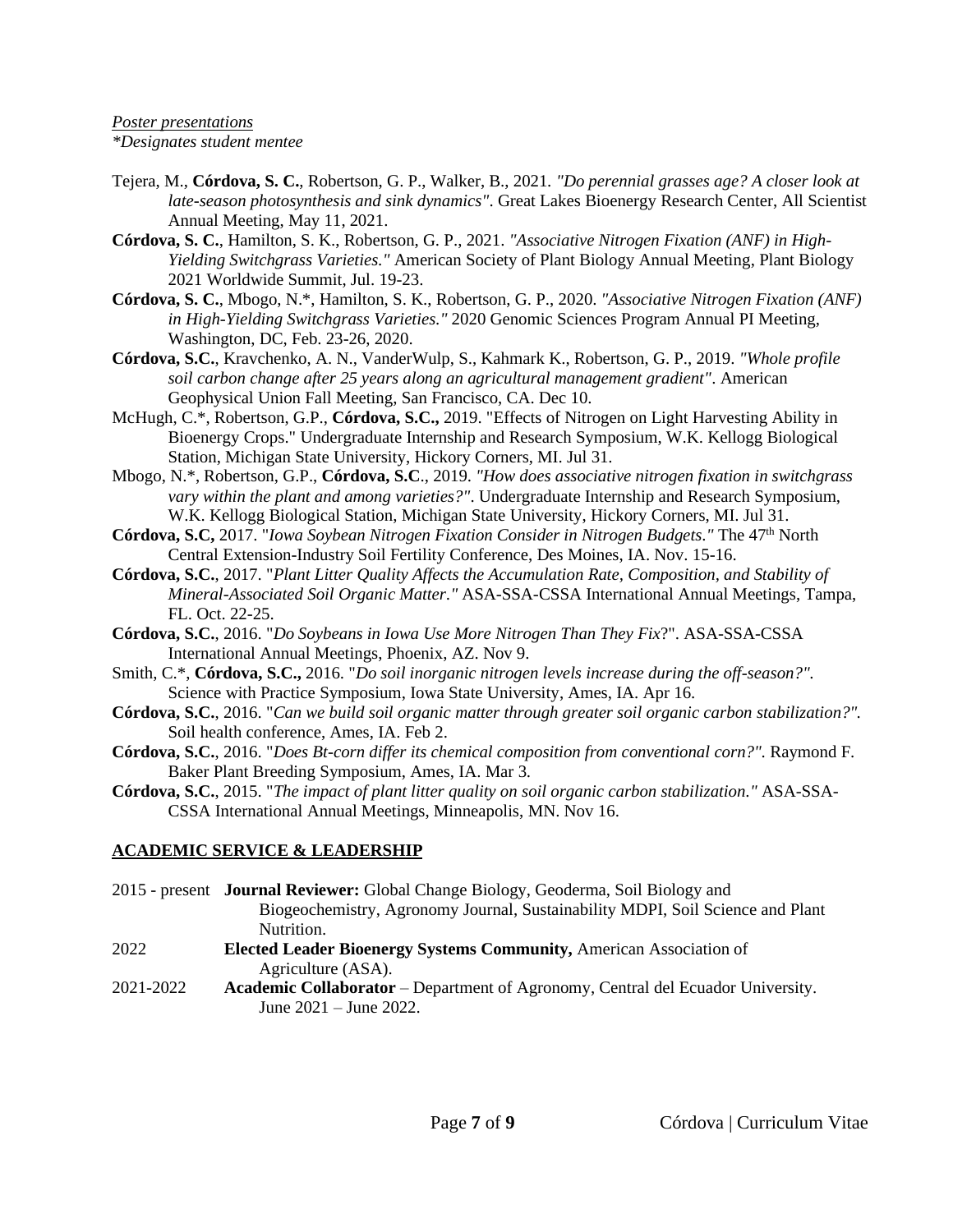| 2021          | $Co-Organizer$ and Moderator – Symposium Bringing Back the Momentum of<br>Bioenergy Production in the US: Assessment of the Renewable Fuel Standard Program.<br>Invited speakers: Dr. Tom Richard (PSU), Dr. Madhu Khanna (U. of Illinois),<br>Dr. Kevin Kephart (USDA-NIFA). ASA-SSA-CSSA International Annual Meetings, |
|---------------|---------------------------------------------------------------------------------------------------------------------------------------------------------------------------------------------------------------------------------------------------------------------------------------------------------------------------|
| 2021          | Salt Lake City, UT, Nov 7-10, 2021<br>Moderator - Breakout session: Ecosystem Services in Agricultural Fields. LTER All                                                                                                                                                                                                   |
| 2021          | Scientist Meeting. Hickory Corners, MI. Sep 23, 2021.<br>Co-Organizer and Moderator - Breakout session: LTAR-NEON integrating efforts<br>on soil carbon stability and trajectories. LTAR All Scientist Meeting. Virtual. Aug                                                                                              |
| 2021          | $30 - Sep1, 2021.$<br>Elected Vice-Leader Bioenergy Systems Community, American Association of<br>Agriculture (ASA).                                                                                                                                                                                                      |
| 2021          | Participant of the Virtual Advocacy Event, meeting with Michigan diplomats:<br>Sen. Peters, Sen. Stabenow, Rep. Upton, and Rep. Kildee; organized by the American<br>Institute of Biological Sciences. Apr 21 to 22.                                                                                                      |
| 2020          | Co-Organizer and Moderator - Nitrogen Fixation in Bioenergy Crops Session, Great<br>Lakes Bioenergy Research Center Sustainability Virtual Meeting. Oct 7.                                                                                                                                                                |
| 2020          | Co-host and Member Planning Committee of the Long-Term Agricultural Research<br>Network (LTAR) Annual Meeting, Michigan State University, Apr 26 to May 1<br>(300 participants).                                                                                                                                          |
| 2019          | Moderator at the Soil Fertility and Plant Nutrition General Oral III, ASA-SSA-<br>CSSA International Annual Meeting, San Antonio, TX. Nov 13.                                                                                                                                                                             |
| 2019          | Member Planning Committee of the Great Lakes Bioenergy Research Center<br><b>Environmental Sustainability Meeting, Michigan State University, Hickory Corners,</b><br>MI. Jul 11 to Oct 2.                                                                                                                                |
| 2018          | Research symposium poster judge, Session of Bioenergy Systems, ASA, and CSSA,<br>International Annual Meetings, Nov 6.                                                                                                                                                                                                    |
| 2018          | Research symposium oral presentation judge, Session of Cover Crop Management,<br>ASA, and CSSA, International Annual Meetings, Nov 5.                                                                                                                                                                                     |
| $2016 - 2018$ | Member of the Graduate Student Committee of Soil Science, Soil Science Society of<br>America (SSSA).                                                                                                                                                                                                                      |
| 2017          | Research symposium poster judge, Session of Soil and Environmental Sciences, ASA,<br>CSSA, and SSSA International Annual Meetings, Oct 23.                                                                                                                                                                                |
| $2016 - 2018$ | Member of the International Committee Soil Science Award, Soil Science Society of<br>America (SSSA).                                                                                                                                                                                                                      |
| 2016 - 2017   | Senator of the Graduate & Professional Student Senate (GPSS), Iowa State<br>University, Ames, IA.                                                                                                                                                                                                                         |
| 2016          | Research symposium poster judge, Session of Soil Fertility, undergraduate<br>competition, ASA-SSA-CSSA International Annual Meetings, Nov 7.                                                                                                                                                                              |
| 2015          | Vice-president, Agronomy Graduate Student Club, Department of Agronomy, Iowa<br>State University, Ames, IA.                                                                                                                                                                                                               |
|               | Diversity, Equity, and Inclusion Contributions                                                                                                                                                                                                                                                                            |
| $2018 - 2020$ | Member of the Diversity, Equity and Inclusion Committee, W.K. Kellogg Biological<br>Station, Michigan State University, Hickory Corners, MI.                                                                                                                                                                              |
| 2017 - 2018   | Co-PI and Moderator of the Workshop Series "Building Gender Parity in Agricultural                                                                                                                                                                                                                                        |

Leadership Roles through Tailored Professional Development", Iowa State University, Ames, IA. Fall and Spring semester (25-35 participants STEM graduate students).

2016 - 2017 **Mentor and member of the International Student Graduate Learning Community Program**, Iowa State University, Ames, IA.